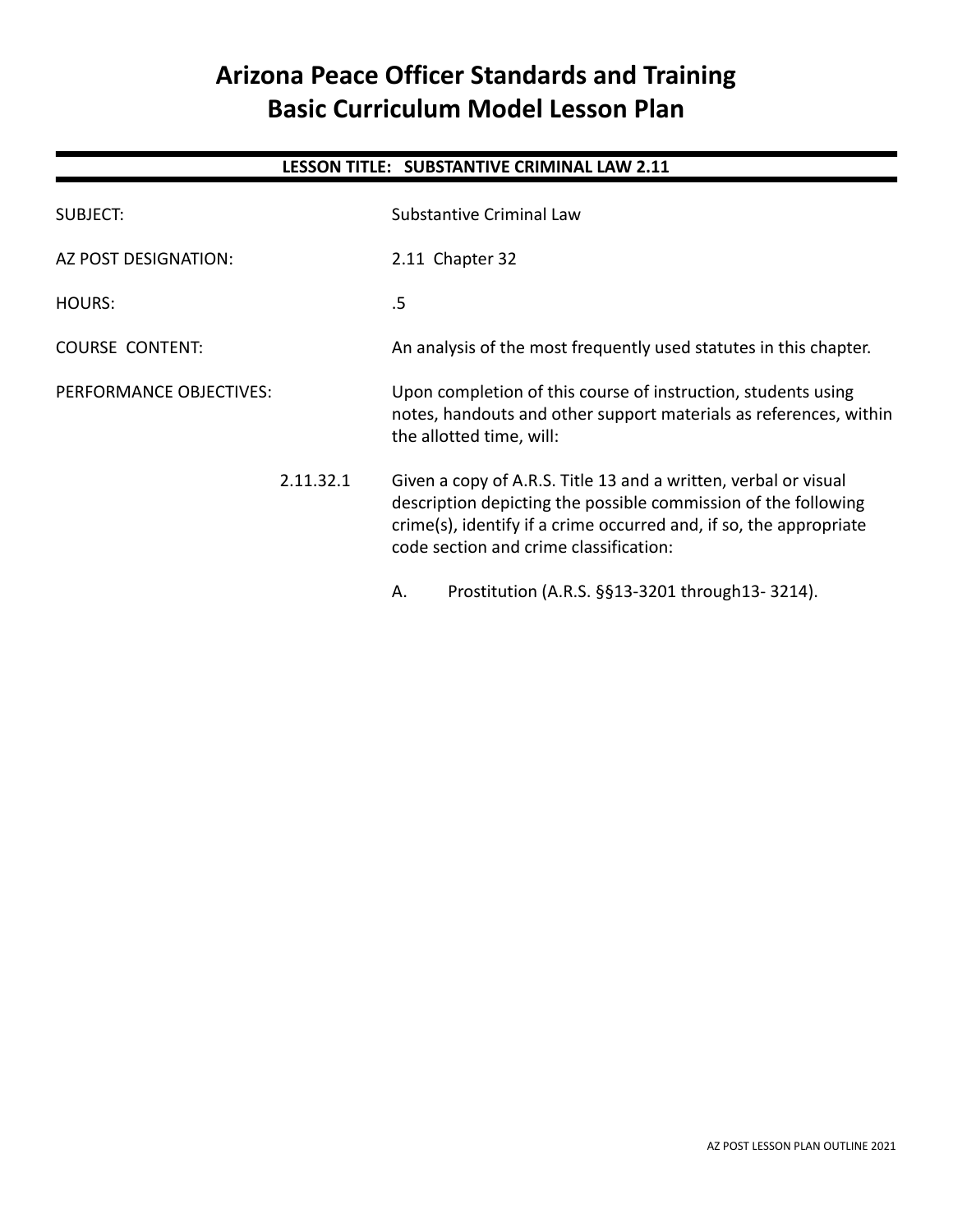# **LESSON TITLE: SUBSTANTIVE CRIMINAL LAW CHAPTER 32 PROSTITUTION PAGE: 2**

| DATE FIRST PREPARED:             | November 2000                                            |                     |  |
|----------------------------------|----------------------------------------------------------|---------------------|--|
| PREPARED BY:                     | <b>SME Committee</b>                                     |                     |  |
| <b>REVIEWED - REVISED:</b>       | <b>SME Committee</b>                                     | DATE: May 2002      |  |
| <b>REVIEWED - REVISED:</b>       | AZ POST (Word)                                           | DATE: June 2003     |  |
| <b>REVIEWED - REVISED:</b>       | <b>SME Committee</b>                                     | DATE: February 2009 |  |
| <b>REVIEWED - REVISED:</b>       | <b>SME Committee</b>                                     | DATE: June 2010     |  |
| <b>REVIEWED - REVISED:</b>       | <b>SME Committee</b>                                     | DATE: November 2011 |  |
| <b>REVIEWED - REVISED:</b>       | <b>SME Committee</b>                                     | DATE: June 2014     |  |
| <b>REVIEWED - REVISED:</b>       | <b>SME Committee</b>                                     | DATE: December 2016 |  |
| <b>REVIEWED - REVISED:</b>       | <b>SME Committee</b>                                     | DATE: August 2019   |  |
| <b>REVIEWED - REVISED:</b>       | <b>SME Committee</b>                                     | DATE: April 2021    |  |
| <b>REVIEWED - REVISED:</b>       | AZPOST (DocX)                                            | DATE: January 2022  |  |
| <b>REVIEWED - REVISED:</b>       |                                                          | DATE:               |  |
| REVIEWED - REVISED:              |                                                          | DATE:               |  |
| AZ POST - APPROVAL:              | <b>Steve Enteman</b>                                     | DATE: August 2019   |  |
| AZ POST - APPROVAL:              | <b>Mandy Faust</b>                                       | DATE: April 2021    |  |
| AZ POST - APPROVAL:              | Lori Wait                                                | DATE: January 2022  |  |
| <b>INSTRUCTOR REFERENCES:</b>    | A.R.S. Title 13                                          |                     |  |
| <b>CLASS LEVEL:</b>              | Student                                                  |                     |  |
| <b>TRAINING AIDS:</b>            | http://www.azleg.gov/ArizonaRevisedStatutes.asp          |                     |  |
| <b>INSTRUCTIONAL STRATEGY:</b>   | Interactive lecture.                                     |                     |  |
| <b>SUCCESS CRITERIA:</b>         | 70% or higher on a written, multiple-choice examination. |                     |  |
| <b>COMPUTER FILE NAME:</b>       | 2-11 Ch 32 Prostitution                                  |                     |  |
| DATE RELEASED TO THE SHARE FILE: | May 27, 2022                                             |                     |  |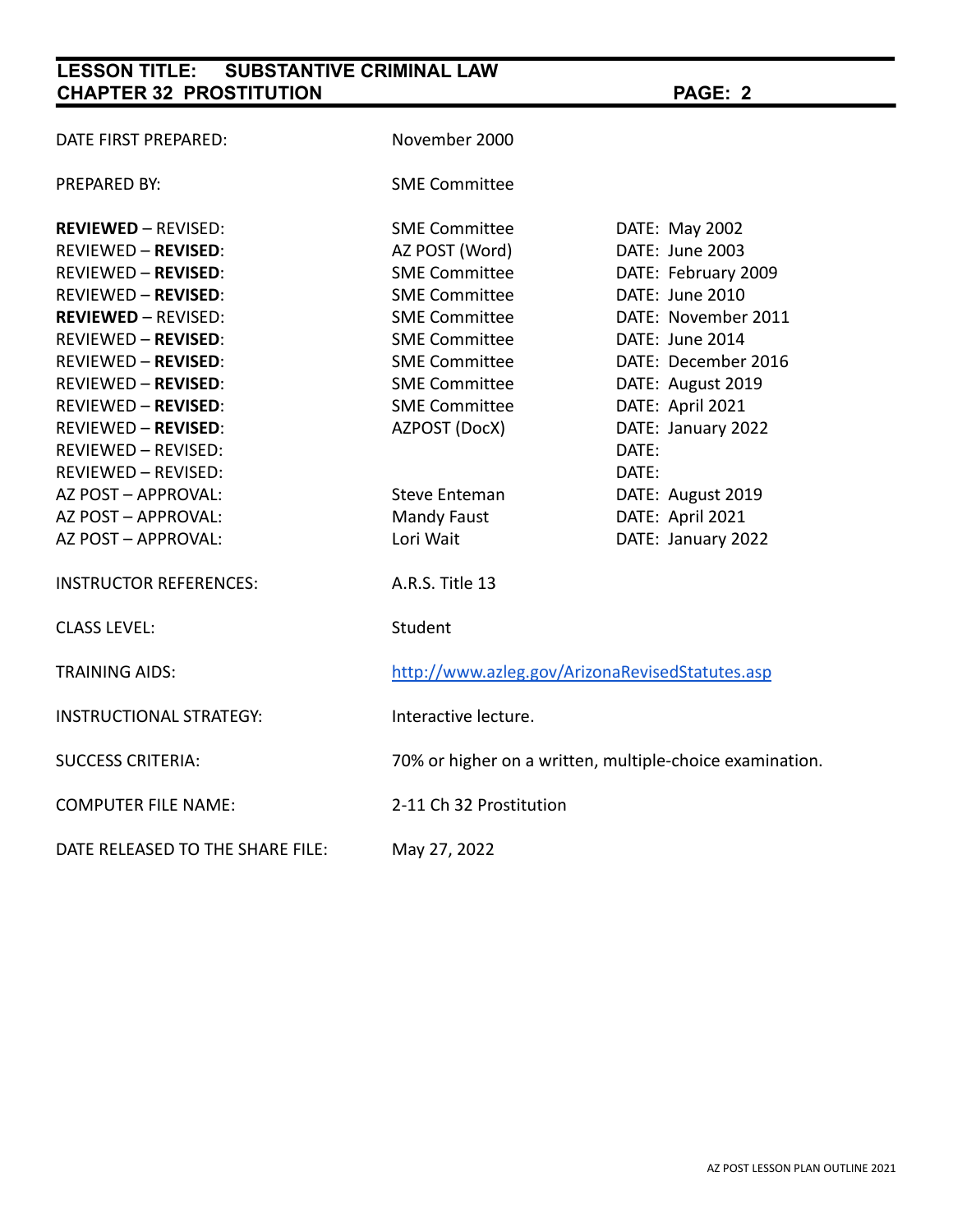#### **I. INTRODUCTION**

- A. Instructor (self) introduction.
- B. Preview of performance objectives. *INSTRUCTOR NOTE: Use if taught as a "Stand alone" lesson plan.*

#### **II. 13-3201 – ENTICEMENT OF PERSONS FOR THE PURPOSE OF PROSTITUTION P. O. 2.11.32.1A**

A. A person who knowingly entices any other person into a house of prostitution, or elsewhere, for the purpose of prostitution with another person, is guilty of a felony.

#### **III. 13-3202 – PROCUREMENT BY FALSE PRETENSES OF A PERSON FOR THE PURPOSE OF PROSTITUTION P. O. 2.11.32.1A**

A. A person who knowingly, by any false pretense, false representation or other fraudulent means, procures any other person to have an illicit carnal relation with another person, is guilty of a felony.

#### **IV. 13-3203 – PROCURING OR PLACING PERSONS IN A HOUSE OF PROSTITUTION**

**P. O. 2.11.32.1A**

A. A person who knowingly receives money or other valuable thing for, or on account of, procuring or placing in a house of prostitution, or elsewhere, any person for the purpose of prostitution is guilty of a felony.

#### **V. 13-3204 – RECEIVING EARNINGS OF A PROSTITUTE P. O. 2.11.32.1A**

A. A person who knowingly receives money or other valuable thing from the earnings of a person engaged prostitution is guilty of a felony.

### **VI. 13-3205 – CAUSING A SPOUSE TO BECOME A PROSTITUTE P. O. 2.11.32.1A**

A. A person who knowingly by force, fraud, intimidation or threats, causes his/her spouse to live in a house of prostitution or to lead a life of prostitution, is guilty of a felony.

### **VII. 13-3206 – TAKING A CHILD FOR THE PURPOSE OF PROSTITUTION P. O. 2.11.32.1A**

- A. A person who takes away any minor from the minor's father, mother, guardian or other person having the legal custody of the minor, for the purpose of prostitution, is guilty of a class 4 felony.
- B. If the minor is under 15 years of age, this is a Class 2 felony.

### **VIII. 13-3207 – DETENTION OF PERSONS IN A HOUSE OF PROSTITUTION P. O. 2.11.32.1A**

A. A person who knowingly detains any person in a house of prostitution because of a debt such person has contracted or is said to have contracted, is guilty of a Class 5 felony.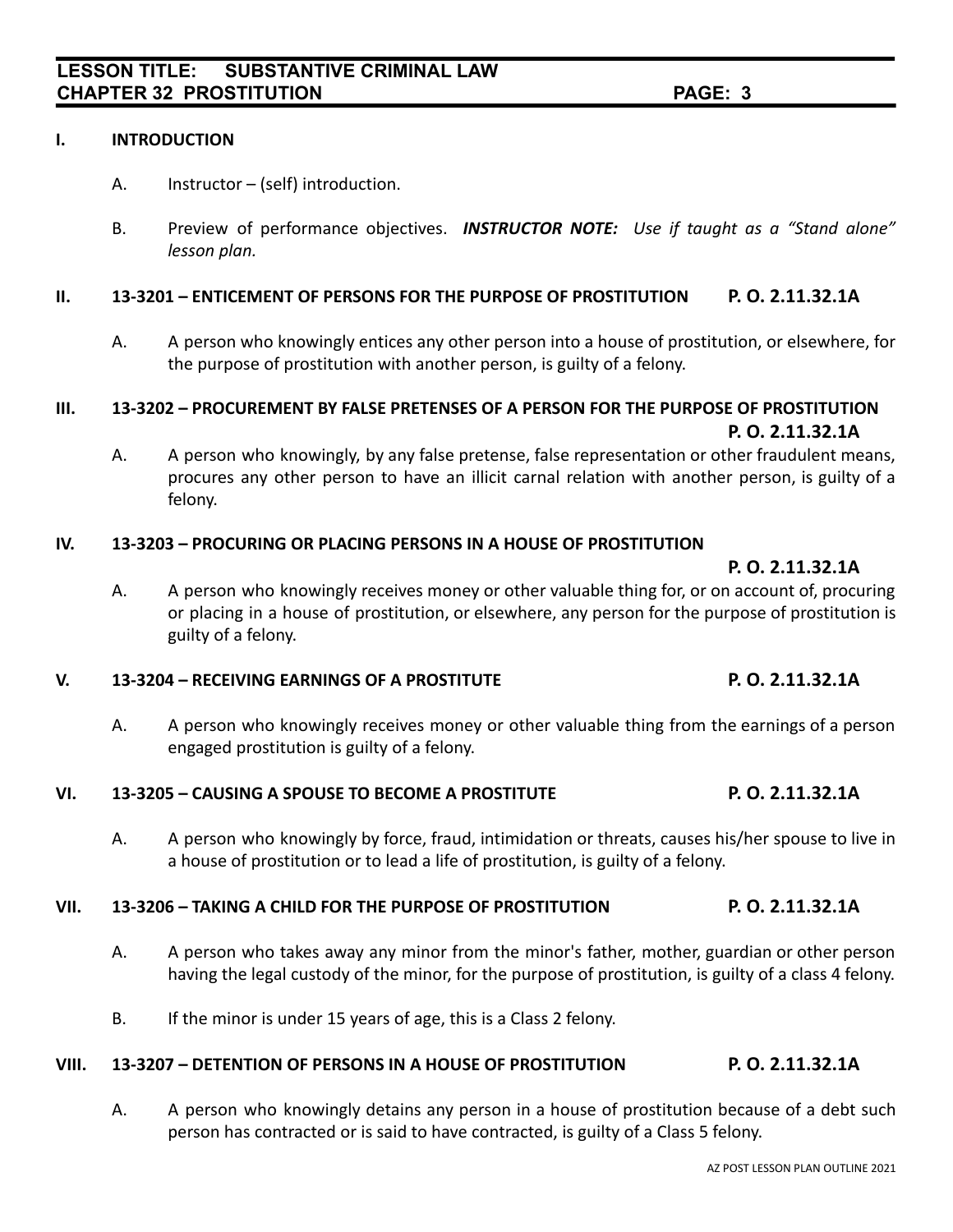#### **IX. 13-3208 – KEEPING OR RESIDING IN A HOUSE OF PROSTITUTION P. O. 2.11.32.1A**

- A. A person who knowingly is an employee at a house of prostitution or prostitution enterprise is guilty of a Class 1 misdemeanor.
- B. A person who knowingly operates or maintains a house of prostitution or prostitution enterprise is guilty of a felony.

#### **X. 13-3209 - PANDERING P. O. 2.11.32.1A**

- A. A person is guilty of a Class 5 felony who knowingly:
	- 1. Places any person in the charge or custody of any other person for purposes of prostitution.
	- 2. Places any person in a house of prostitution with the intent that such person become a prostitute or engage in an act of prostitution.
	- 3. Compels, induces or encourages any person to reside with that person, or with any other person, for the purpose of prostitution.
	- 4. Compels, induces or encourages any person to become a prostitute or engage in an act of prostitution.

#### **XI. 13-3210 – TRANSPORTING PERSONS FOR THE PURPOSE OF PROSTITUTION**

#### **P. O. 2.11.32.1A**

A. A person knowingly transporting by any means of conveyance, through, or across, this state, any other person for the purposes of prostitution or concubinage, or for any other immoral purposes, is guilty of a felony.

#### **XII. 13-3211 – DEFINITIONS**

- A. Employee means a person who conducts lawful or unlawful business for another person under a master-servant relationship or as an independent contractor and who is compensated by wages, commissions, tips or other valuable consideration.
- B. House of prostitution means any building, structure or place that is used for the purpose of prostitution or lewdness or where acts of prostitution occur.
- C. Operate and maintain means to organize, design, perpetuate or control. Operate and maintain includes providing financial support by paying utilities, rent, maintenance costs or advertising costs, supervising activities or work schedules, and directing or furthering the aims of the enterprise
- D. Oral sexual contact means oral contact with the penis, vulva or anus.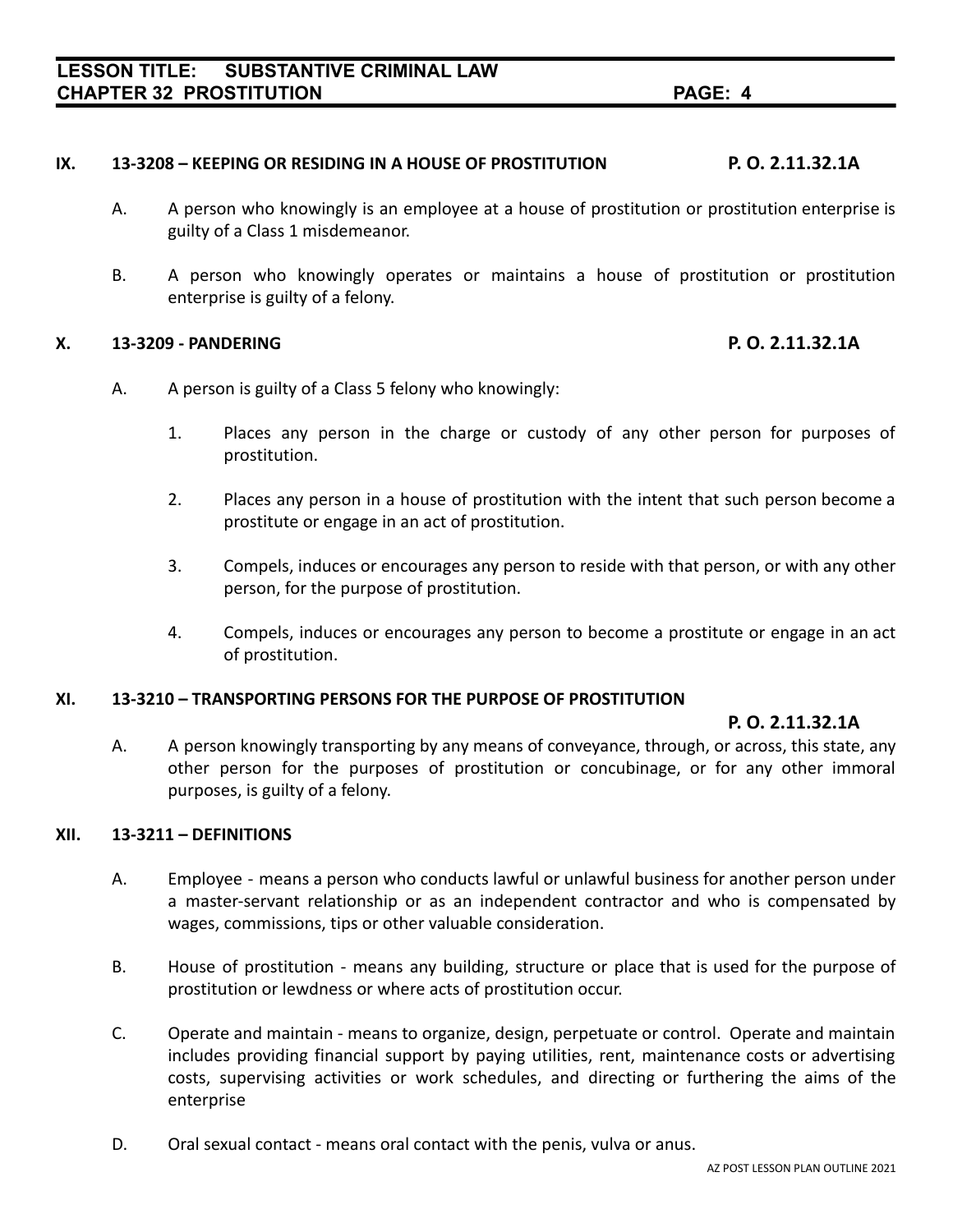- E. Prostitution means engaging in or agreeing or offering to engage in sexual conduct under a fee arrangement with any person for money or any other valuable consideration.
- F. Prostitution enterprise means any corporation, partnership, association or other legal entity or any group of individuals associated in fact although not a legal entity engaged in providing prostitution services.
- G. Sadomasochistic abuse means flagellation or torture by or on a person who is nude or clad in undergarments or in revealing or bizarre costume or the condition of being fettered, bound or otherwise physically restrained on the part of one so clothed.
- H. Sexual conduct means sexual contact, sexual intercourse, oral sexual contact or sadomasochistic abuse.
- I. Sexual contact means any direct or indirect fondling or manipulating of any part of the genitals, anus or female breast.
- J. Sexual intercourse means penetration into the penis, vulva or anus by any part of the body or by any object.

#### **XIII. 13-3212 – CHILD SEX TRAFFICKING P. O. 2.11.32.1A**

- A. A person commits child sex trafficking by knowingly:
	- 1. Causing any minor to engage in prostitution.
	- 2. Using any minor for the purposes of prostitution.
	- 3. Permitting a minor who is under the person's custody or control to engage in prostitution.
	- 4. Receiving any benefit for or on account of procuring or placing a minor in any place or in the charge or custody of any person for the purpose of prostitution.
	- 5. Receiving any benefit pursuant to an agreement to participate in the proceeds of prostitution of a minor. *INSTRUCTOR NOTE: Example: Posting an online ad. Giving a minor a cell phone for use of prostitution, etc.*
	- 6. Financing, managing, supervising, controlling or owning, either alone or in association with others, prostitution activity involving a minor.
	- 7. Transporting or financing the transportation of any minor with the intent that the minor engage in prostitution.
	- 8. Providing a means by which a minor engages in prostitution.